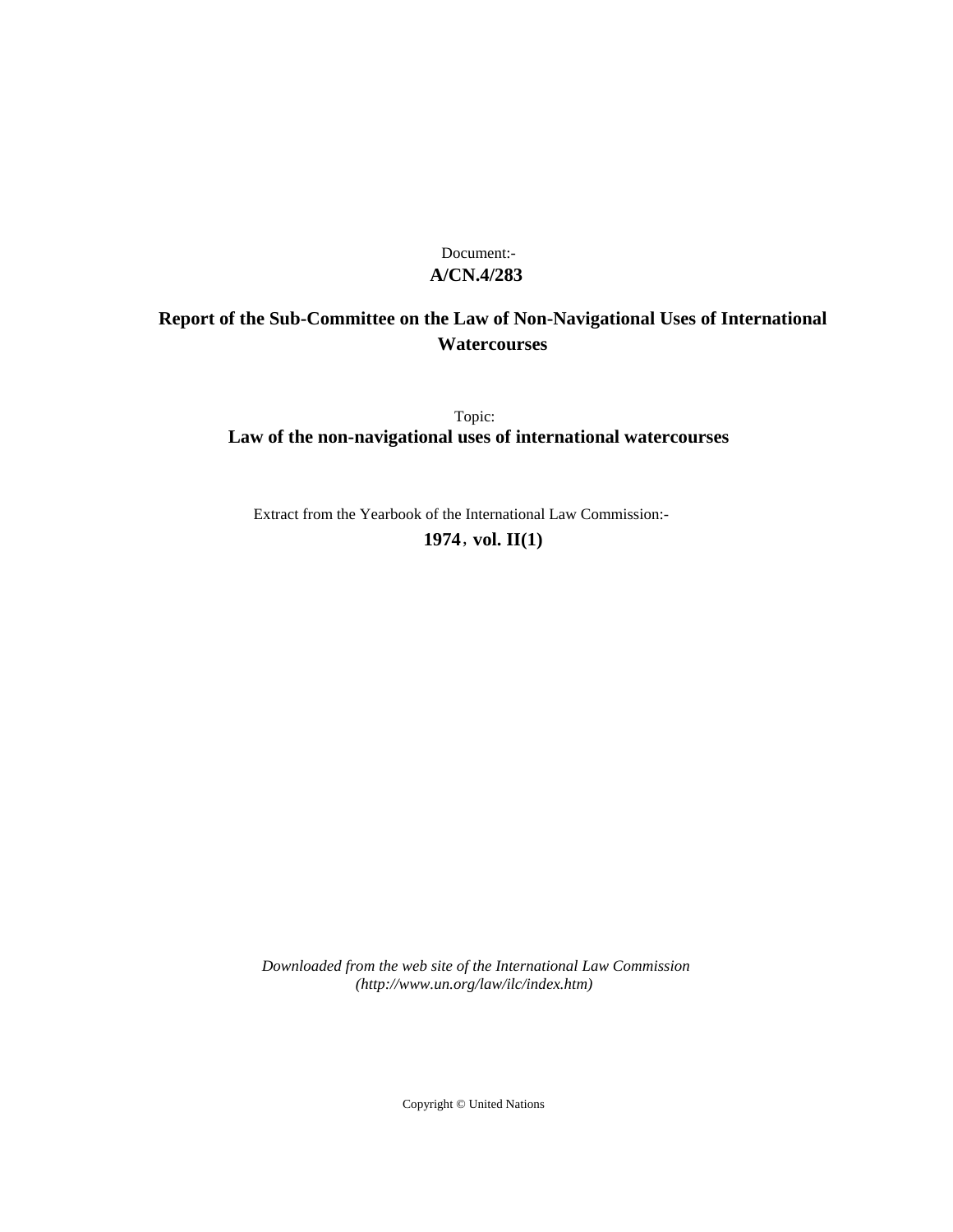relating to the non-navigational uses of international watercourses submitted by the Secretary-General pursuant to General Assembly resolution 2669 (XXV)  $(A/CN.4/274).$ <sup>652</sup>

156. Pursuant to the recommendation contained in paragraph 4 of General Assembly resolution 3071 (XXVIII) the Commission, at the present session, set up a Sub-Committee composed of Mr. Kearney (Chairman), Mr. Elias, Mr. Šahović, Mr. Sette Câmara and Mr. Tabibi which was requested to consider the question and to report to the Commission.

157. During the twenty-sixth session, the Sub-Committee held three meetings. Members of the Sub-Committee submitted memoranda which were reproduced in a working paper (ILC  $(XXVI)$  SC.1/WP.1). On the basis of those memoranda and the discussions thereon, the Sub-Committee adopted and submitted to the Commission a report  $(A/CN.4/283)$  which is annexed to this chapter.

158. The Commission considered the report of the Sub-Committee at ist 1297th meeting held on 22 July 1974 and adopted it without change.

159. The Commission also unanimously appointed Mr. Richard D. Kearney Special Rapporteur for the question of the law of the non-navigational uses of international watercourses.

#### ANNEX

## Report of the Sub-Committee on **the** Law of the Non-Navigational Uses of **International** Watercourses <sup>653</sup>

#### I. INTRODUCTION

1. The Sub-Committee on the Law of the Non-Navigational Uses of International Watercourses was set up by the International Law Commission at its 1256th meeting of 14 May 1974, pursuant to the recommendation contained in paragraph 4 of General Assembly resolution 3071 (XXVIII) of 30 November 1973. The members of the Sub-Committee are: Mr. Kearney (Chairman), Mr. Elias, Mr. Šahović, Mr. Sette Câmara and Mr. Tabibi.

2. The Sub-Committee was requested to consider the question of the law of the non-navigational uses of international watercourses which had been included by the Commission in its general programme of work at its twenty-third session in 1971, and to report to the Commission.

3. During the Commission's twenty-sixth session, the Sub-Committee held three meetings on 23 May and 1 and 15 July 1974.

4. The Sub-Committee had before it background documentation submitted by the Secretariat, including the records of the consideration of the matter in the General Assembly and, in particular, the report of the Secretary-General on the "Legal Problems relating to the utilization and uses of international rivers" (A/5409) and the supplement thereto (A/CN.4/274, vols. I and II) the latter prepared pursuant to the request made by the General Assembly in resolution 2669 (XXV) of 8 December, as well as a volume of the *United Nations Legislative Series* entitled *Legislative Texts and Treaty Provisions concerning the Utilization of International Rivers for Other Purposes than Navigation."<sup>5</sup> \**

5. Members of the Sub-Committee submitted memoranda setting forth suggestions on the content of a working plan as well as on organizational and substantive matters having a bearing on such a plan. Those memoranda are reproduced in a working paper (ILC(XXVI)/SC.l/WP.l).

6. On the basis of these memoranda and the discussions thereon, the Sub-Committee reached the following conclusions, which it submits to the Commission for its consideration.

#### II. THE NATURE OF INTERNATIONAL **WATERCOURSES**

7. The threshold question that arises in a study of the legal aspects of non-navigational uses of international watercourses is determination of the meaning and scope that should be given to the term "international watercourses". Some of the more recent multilateral treaties relating to international uses of water have used "river basin" as the measure of scope of application. The 1963 Convention between Guinea, Mali, Mauritania and Senegal deals with the general development of "the Senegal River Basin" (see A/CN.4/274, paras. 36- 39). Article 13 states that the Senegal River, including its tributaries, is "an international river". The 1964 Convention between the same States *(ibid.,* paras. 45-50) provides that the Inter-State Committee, established by the 1963 Convention, shall be responsible, *inter alia,* for assembling basic data relating to the River basin as a whole and informing the riparian States of all projects or problems concerning the development of the River basin (article 11). Also in 1963, Cameroon, Chad, Dahomey, Guinea, the Ivory Coast, Mali, Niger, Nigeria and Upper Volta concluded the Act regarding navigation and economic co-operation between the States of the Niger basin *(ibid.,* paras. 40-44, which provides that the utilization of the River Niger, its tributaries and subtributaries, is open to each riparian State in respect of the portion of the Niger River basin lying in its territory and without prejudice to its sovereign rights in accordance with the principles defined in the Act and in the manner that may be set forth in subsequent special agreements (article 2).

8. The 1964 Convention and Statutes between Cameroon, Chad, Niger and Nigeria relating to the development of the Chad Basin *(ibid.,* paras. 51-56), provides that the exploitation of the Basin and especially the utilization of surface and underground waters has the widest meaning and refers in particular to the needs of domestic and industrial and agricultural development and the collecting of its flora and fauna products (Statutes, article 4). In this case, the term "basin" may, because of the inclusion of underground waters, have a somewhat broader meaning and be the equivalent of "drainage basin".

9. In this context, it should be noted that the International Rivers Sub-Committee of the Afro-Asian Legal Consultative Committee has been basing its work on the concept of "international drainage basin" *(ibid.,* paras. 364-367).

10. The Inter-American Juridical Committee, in its draft conventions on the industrial and agricultural use of international rivers and lakes of 1965 *(ibid,* para. 379), restricted its coverage to contiguous and successive international rivers and international lakes. On the other hand, in 1966, the Inter-American Economic and Social Council adopted a resolution on control and economic utilization of hydrographic basins and streams in Latin America *(ibid.,* para. 380). In this resolution, the Council recommended to the member countries of the Alliance for Progress joint studies on "control and economic utilization of the hydrographic basins and streams of the region of which they are a part, for the purpose of promoting, through multinational projects, their utilization for the common good  $\dots$ 

11. The major multilateral convention on the subject in South America is the Treaty on the River Plate Basin, signed by Argentina, Bolivia, Brazil, Paraguay and Uruguay on 23 April 1969 *(ibid.,* paras. 60-64). This is an agreement in which the Parties agree to combine their efforts for promoting the harmonious development and physical integration of the River Plate Basin, and of its areas of influence

<sup>982</sup> To be printed in *Yearbook* .. . *1974,* vol. II (Part Two).

<sup>863</sup> Document A/CN.4/283.

<sup>984</sup> See foot-note 645, 646 and 652 above.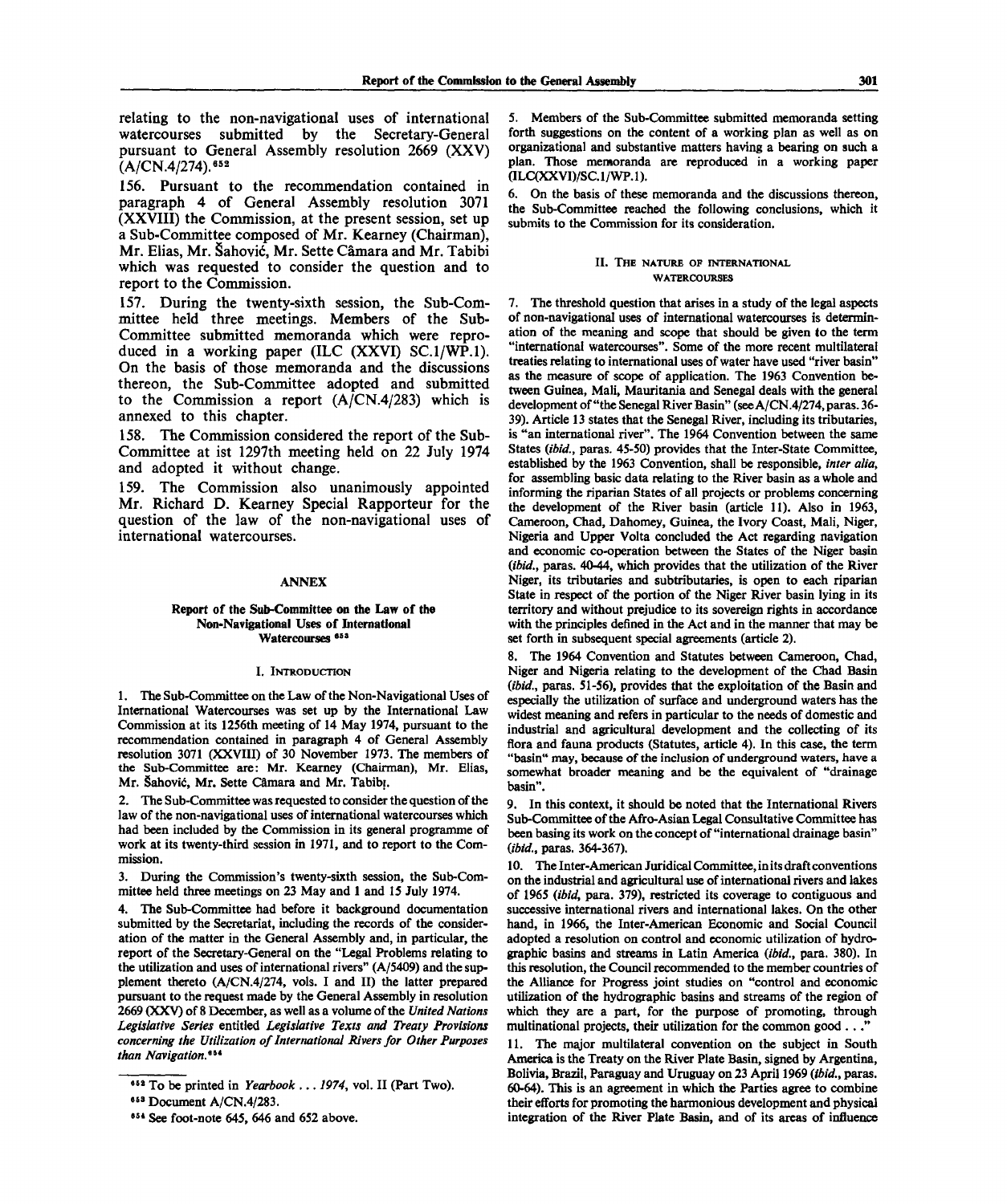which are immediate and identifiable. The agreement contemplates the drafting of operating agreements and legal instruments with the end of ensuring reasonable utilization of water resources, particularly through regulation of watercourses and their multiple and equitable uses. Article II of the Treaty provides for annual meetings of the Foreign Ministers of the River Plate Basin States to draft policy directions to achieve the objectives of the Treaty.

12. At the Fourth Meeting in 1971 the Foreign Ministers adopted the "Act of Asunci6n" *(ibid.,* para. 326), to which were annexed 25 resolutions. These resolutions carried further the work of "promoting the harmonious development and physical integration of the River Plate Basin" *(ibid.,* para. 61). The treaty does not contain any specific definition of "basin". In resolution No. 25 which deals with the use of international rivers, the concepts of successive international rivers and contiguous international rivers are taken as a basis for the solution of legal problems in the following way:

"1. In contiguous international rivers, which are under dual sovereignty, there must be a prior bilateral agreement between the riparian States before any use is made of waters.

"2. In successive international rivers, where there is no dual sovereignty, each State may use the water in accordance with its needs provided that it causes no appreciable damage to any other State of the Basin."

Certain recent South American bilateral agreements adopt a somewhat different approach by using differing terminology for pollution problems and for utilization. For example, the Argentine-Chile "Act of Santiago concerning hydrologic basins" *(ibid.,* para. 327) of 1971 states: "The Parties shall avoid polluting their river and lake systems in any manner" (paragraph 2 of the Act). With respect to use, however, the terms "contiguous reaches of international rivers", "common lakes" and "successive international rivers" are employed (paragraphs 3-5 of the Act). The indication is that broader coverage is intended for dealing with "pollution" than for dealing with "uses".

13. The Great Lakes Water Quality Agreement of 1972 between Canada and the United States of America is concerned with "the boundary waters of the Great Lakes system (A/CN.4/274, para. 106). However, in order to raise the quality of the boundary waters, it was found necessary to provide for programmes to reduce pollution from sewage, industrial sources, agricultural, forestry and other land use activities (Art. V) in the entire Great Lakes system which is defined as "all of the streams, rivers, lakes and other bodies of water that are within the drainage basin of the St. Lawrence River ... " (Art. 1 *(d)).*

14. For the purpose of ascertaining the meaning and the scope of the concept of international watercourses due consideration should be given to the 1911 resolution of the Institute of International Law entitled "International Regulations regarding the use of International Watercourses".<sup>655</sup> However, there is no use of the term "watercourses" but instead reference to "stream" and "lake" in the text of the Resolution itself. Fifty years later, the resolution of the Institute of International Law on "Utilization of non-maritime international Waters (except for navigation)" (1961) <sup>656</sup> adopted the concept of hydrographic basin as a synonym for "watercourses". Article 1 of the Resolution provides:

"The present rules and recommendations are applicable to the utilization of waters which form part of a watercourse or hydrographic basin which extends over the territory of two or more States."

And Article 2 reads:

"Every State has the right to utilize waters which traverse or border its territory, subject to the limits imposed by international law and, in particular, those resulting from the provisions which follow.

"This right is limited by the right of utilization of other States interested in the same watercourses or hydrographic basin."

15. The International Law Association, at its Helsinki Conference of 1966, prepared a set of articles on the Uses of the Waters of International Rivers (Helsinki Rules), which is based on the concept of "international drainage basin". The term is defined in article II as:

"An international drainage basin is a geographical area extending over two or more States determined by the watershed limits of the system of waters, including surface and underground waters, flowing into a common terminus." 657

These studies, though not having the weight of State practice, provide additional examples of the various terms that have been used to denote "international watercourses".

16. Further examples are available from treaties, State practice, studies of regional organizations, and the researches of legal organizations to show that the term "international watercourses" does not possess a sufficiently well-defined meaning to delimit, with any degree of precision, the scope of the work which the Commission should undertake on the uses of fresh water. It is also clear that the nature of the problems studied may have an effect upon the scope of the work.

17. In view of these uncertainties, the Sub-Committee proposes that States be requested to comment on the following questions:

- *(a)* What would be the appropriate scope of the definition of an international watercourse, in a study of the legal aspects of fresh water uses on the one hand and of fresh water pollution on the other hand?
- *(b)* Is the geographical concept of an international drainage basin the appropriate basis for a study of the legal aspects of non-navigational uses of international watercourses?
- *(c)* Is the geographical concept of an international drainage basin the appropariate basis for a study of the legal aspects of the pollution of international watercourses?

#### III. NON-NAVIGATIONAL USES OF **INTERNATIONAL WATERCOURSES**

18. Another question that must be considered at the outset is what activities are included within the term "non-navigational uses". Fresh water is put to a manifold number of uses and an exhaustive listing is not only impossible but unnecessary. However, at least the outlines of the Commission's field of activity should be fixed by determining the major uses to be considered.

19. The most general characterization would be to consider uses as *(a)* agricultural; *(b)* commercial and industrial; (c) social and domestic.

20. Agricultural uses account for the major proportion of fresh water use, at least in the sum of the amount of water removed from watercourses for irrigation and other farming purposes which is not returned directly to the watercourse. Nevertheless, there is a considerable amount of direct water return as well as return by seepage. In many cases, however, the quality of this return water has been debased to a greater or lesser extent by fertilizers, insecticides and various farm wastes.

21. In areas where, at least on a seasonal basis, water is in excess rather than in short supply, another agricultural use is the reduction in the moisture content of the soils through drainage. This use can

<sup>656</sup>  *Annuaire de Vlnstitut de droit international, 1911* (Paris), vol. 24 (1911), pp. 365-367. For an English translation of the text, see F. Berber, *Rivers in International Law* (London, Stevens, 1959), p. 27.

<sup>669</sup>  *Annuaire de Vlnstitut de droit international 1961,* (Basle), vol. 49 (1962), t. II, p. 381. The text of the resolution is reproduced in A/5409, para. 1076 (to be printed in *Yearbook*. .. *1974,* vol. II (Part Two)).

<sup>&</sup>lt;sup>657</sup> International Law Association, Report of the Fifty-second *Conference, Helsinki, 1966* (London, 1967), pp. 484-485.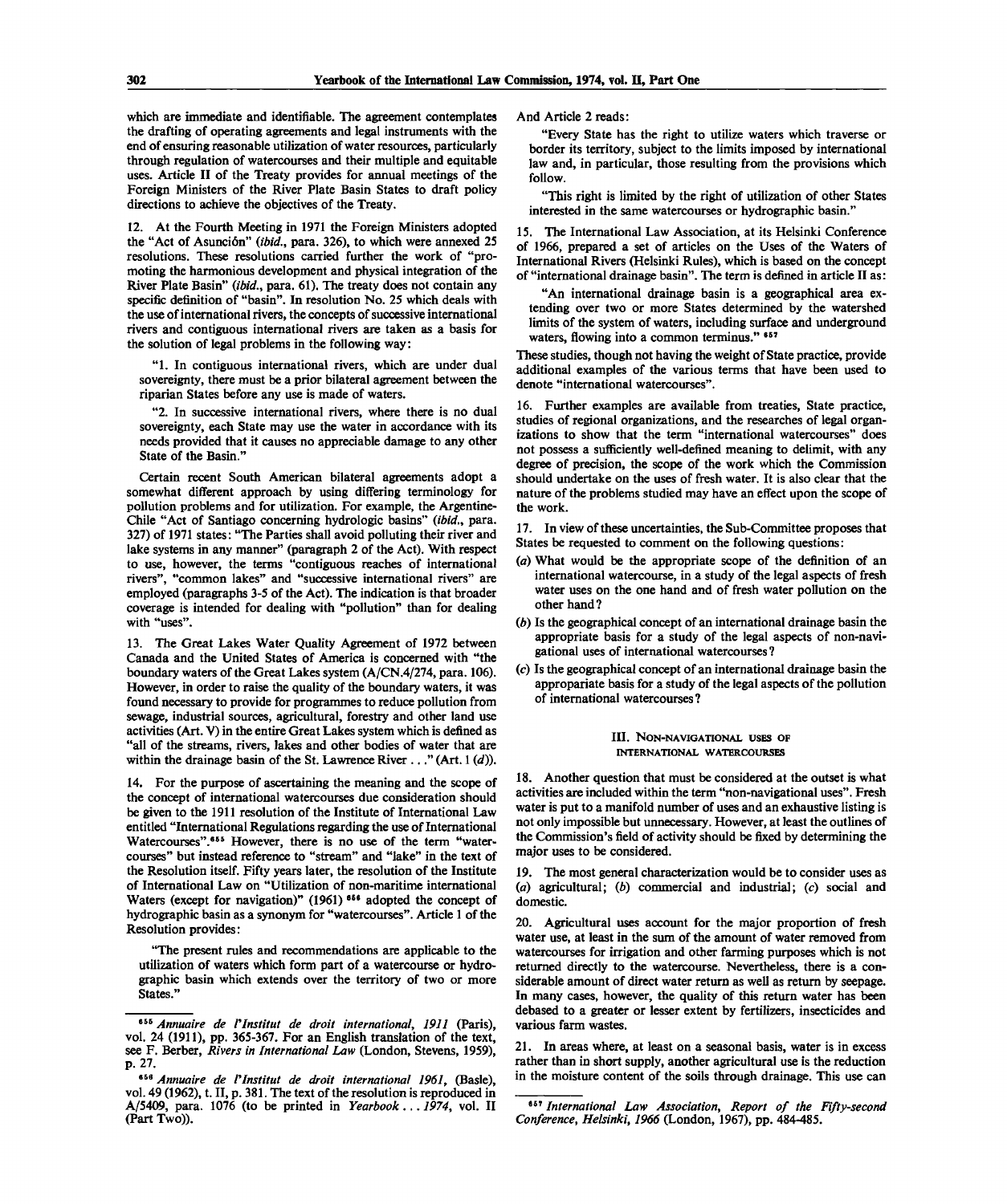give rise to erosion problems. It is connected, however, with a much larger problem that does not concern a "use" as such but is an essential element in river-planning. This is the problem of flood control. In view of the very substantial dangers and losses that result from flooding, a study of the legal aspects of international watercourses would appear to be incomplete without the inclusion of a consideration of this problem.

22. There is a question whether commercial fishing and other food production activities fall within the area of agricultural uses or of commercial and economic uses. At all events the flora and fauna of international watercourses are an essential part of a study of legal aspects of fresh water uses, particularly because the increase in the demands for water and the increase in pollution of international watercourses by all kinds of waste have had markedly adverse effects upon aquatic life in many areas throughout the world.

23. The limitation of the Commission's study to "non-navigational uses" causes certain difficulties. It would not seem feasible to consider non-navigational uses without taking account of the effect those uses have upon navigation; and, contrariwise, it would be short-sighted not to take account of the effect of navigation upon non-navigational uses. Thus, timber floating and navigation are, in the absence of strict control, not compatible uses, because of the dangers of collision. Hydro-electric production and navigation are also incompatible uses because the dam cuts off the passage of vessels unless locks are built to carry them round it. Consideration should be given to this interaction and the views of States sought on the point. In addition, the attention of the Sixth Committee, which proposed the scope of the study, should be drawn to the problem.

24. Manufacturing of all kinds give rise to constantly increasing requirements for fresh water. These demands are particularly high in connexion with the processing of raw materials. Much production is geared to the use of watercourses as a means for the disposal of industrial wastes. The growth of industry in many cases has exceeded the capacity of rivers to deal with these wastes. The problem has been complicated by the production of a great range of synthetic materials which are impervious to the natural processes of decomposition.

25. The social and domestic uses of fresh water are probably the most important to mankind as a whole. Urban civilization, which is becoming the dominant pattern of life in the second half of this century, requires the availability of large supplies of fresh water of substantially good quality. Most of the water used for domestic consumption is returned to the drainage system—even if not to the same watercourse from which it is taken. There is, therefore, not a great loss in quantity of available water, but usually a very substantial drop in quality as a result of using the watercourse for waste disposal.

26. As industry is usually a part of an urban complex, the combination of industrial wastes and domestic wastes has had disastrous effects upon lakes and rivers. Also, as in industrial wastes, a wide variety of synthetic materials are found in domestic wastes that are non-biodegradable.

27. The combination of these factors generally has an adverse effect of some magnitude upon the social uses of watercourses. These uses, while not having the economic importance of those previously discussed, are still high on this list of human values. Recreation of all kinds has always been one of the most appealing aspects of lakes and rivers. Sport, fishing, swimming, boating and like activities are uses that should be preserved. They are, like other uses, dependent upon the two basic factors of water quantity and water quality. It is worth noting that they may be particularly affected by a variety of recent developments such as the discharge of large quantities of heated water into the watercourse as a result of certain industrial processes or energy production.

28. From what has been said, it is clear that the major effects of various uses upon watercourses is to change the quantity of water available, the rate of flow of water and the quality of water. All of these effects are interrelated. Thus, from the point of view or irrigation, a reduction in water quality, among other consequences, may reduce the quantity of usable water available because the lower

quality of the water may require the use of a larger quantity of water to produce the same effect. Because there is only a limited quantity of water available, it is also clear that increasing demand, which is the chronic condition because of increasing population, results in competition among the various uses for the available water.

29. When the water concerned is that of an international drainage basin or an international watercourse, the competition among the various users can become an international competition, and the problem which faces the Commission is largely, though not entirely, to determine and to formulate the legal principles which should be applied to regulate this competition. This will require, as the first step, an examination of existing international practice, and particularly practice as reflected in conventions or administrative arrangements, for dealing with trans-boundary water problems.

30. Because uses can be conflicting, both on the national and on the international level, this examination should be directed to the consequences of a reasonably broad range of water uses in the international context. The Sub-Committee believes that the views of States should be sought as to the range of uses that the Commission should take account of in its work. In addition, certain special problems, such as those previously referred to above, need to be considered. The Sub-Committee recommends that the following questions should be put to States:

- A. Should the Commission adopt the following outline of fresh water uses as the basis for its study?
	- 1. Agricultural uses
		- *(a)* Irrigation
		- *(b)* Drainage
		- (c) Waste disposal
		- *(d)* Aquatic food production
	- 2. Economic and commercial uses
		- *(a)* Energy production (hydroelectric, nuclear and mechanical)
		- *(b)* Manufacturing (c) Construction
		- *(d)* Transportation other than navigation
		- *{e)* Timber floating
		- (/) Waste disposal
		- *(g)* Extractive (mining, oil production, etc.)
	- 3. Domestic and social
		- (a) Consumptive (drinking, cooling, washing, laundry, etc.)
		- *(b)* Waste disposal
		- (c) Recreational (swimming, sport, fishing, boating, etc.)
- B. Are there any other uses that should be included ?
- C. Should the Commission include flood control and erosion problems in its study?
- D. Should the Commission take into account in its study of the interaction between use for navigation and other uses?

#### IV. ORGANIZATION OF WORK

31. The uses to which international watercourses are put vary widely according to factors such as climate, the physical characteristics of the watercourse, the availability of raw materials for industrial production, and the stages of economic and social development in the basin States. This variety of existing uses could give rise to the viewpoint that it may be desirable to give priority to the study of particular uses, such as industrial uses, in view of the continually mounting demand for water by industry or agriculture because of the obvious requirement for much greater food production in the light of the rapidly multiplying world population.

32. The Sub-Committee does not consider that it would be wise to accord priority to any specific use. The discussion of the various uses indicate a series of complex relationships among them which require simultaneous exploration. However, the discussion of uses